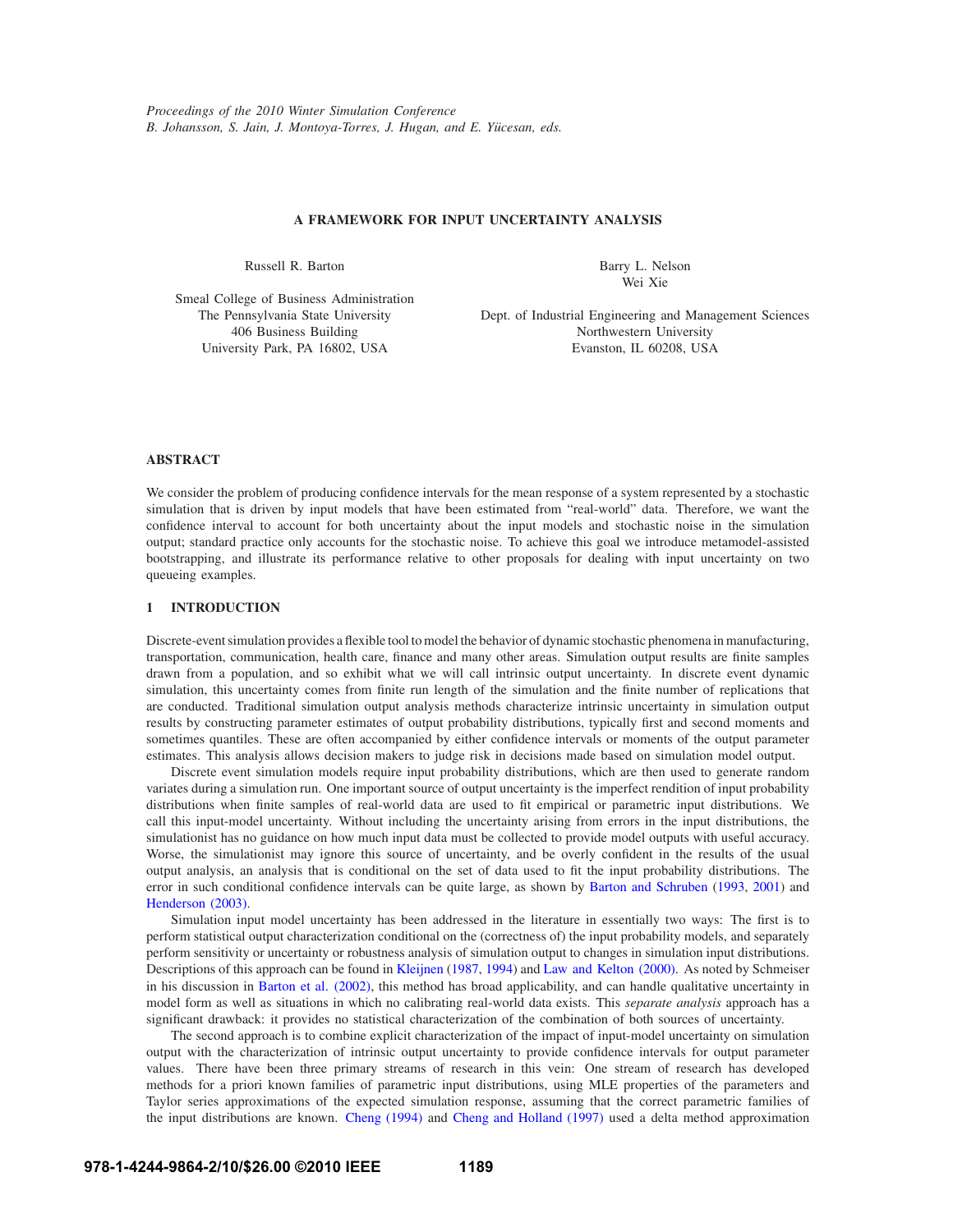to achieve this, which requires an additional number of simulation runs that is linear in the number of input model parameters. Cheng and Holland (1998, 2004) suggested an alternative method that requires only two runs, but yields more conservative confidence intervals. In many cases, the linear approximation of the impact on output that these methods require cannot be supported. Further, this stream of research requires that the parametric family of all input distributions be known with certainty.

A second stream of research is based on Bayesian resampling methods. The distribution of the expected value of the simulation output is characterized running simulations at each of many repeated samplings from a posterior distribution for the parametric input model parameters. The posterior distributions are determined by applying Bayes rule to a prior distribution and observations of real-world data. This Bayesian model averaging (BMA) strategy has been described and refined by Chick (1997, 1999, 2000, 2001), Chick and Ng (2002), Ng and Chick (2001), and Zouaoui and Wilson (2001a, 2001b, 2003). These methods require normality and homogeneity assumptions on the impact of input-model uncertainty, which may not be reasonable. Zouaoui and Wilson (2004) used a different BMA approach to capture both parameter uncertainty and uncertainty across an a priori determined set of possible parametric families. The assumption of homogeneous variance induced by input-uncertainty variability remains, and the *t*-type confidence interval they described also depends on approximate normality due to input-model uncertainty.

The third stream of research takes a frequentist approach, characterizing the impact of input-model uncertainty on the simulation output using direct resampling and bootstrap resampling methods. This work includes the papers on nonparametric bootstrap approaches by Barton and Schruben (1993, 2001) and Barton (2007), and a parametric bootstrap approach by Cheng and Holland (1997). The percentile intervals do not require normality or homogeneity due to input-model uncertainty. Unfortunately, since the statistic that is bootstrapped is the output of a simulation run, intrinsic output uncertainty causes the statistic not to be a smooth function of the input data, violating a requirement for the asymptotic validity of the bootstrap.

Further, the resampling methods in this third stream and the percentile method in Zouaoui and Wilson (2004) suffer from a failure to distinguish the behavior of intrinsic output uncertainty—sampling error—and input-model uncertainty—input model error. Schmeiser in his discussion in Barton et al. (2002) noted: "Any reasonable version [of a method capturing both modeling error and sampling error] needs to reflect the fundamental difference that sampling error decreases with additional simulation sampling while additional sampling has no impact on modeling error." This means that confidence intervals based on resampling strategies will have coverage that exceeds the nominal value if the simulation effort for each resample is relatively low. Barton identified this error for nonparametric bootstrap methods in Barton et al. (2002) and proposed simulation effort guidelines in Barton (2007).

There has been related work on allocation-of-effort strategies to minimize the joint impact of input-model uncertainty and intrinsic output uncertainty. Lee and Glynn (2003) developed a framework to estimate the distribution of the conditional expectation of a simulation output statistic in the presence of model and parameter uncertainty, and presented methods to minimize the mean squared error of an estimator of the expected value. Steckley and Henderson (2003) further developed the framework and described a kernel approach for estimating the density of the conditional expectation, depending on a single unknown parameter. Ng and Chick (2001) used the delta method in a Bayesian framework to sequentially choose which real-word data to augment with additional samples to reduce the variance of the simulation output. Freimer and Schruben (2002) described two approaches to determine whether additional real-world data should be collected, given a fixed level of simulation effort. In the first approach, upper and lower confidence limits on model parameters are used as parameter values in a factorial set of simulation experiments. If the parameter effects are statistically significant, more real-world data must be collected. In the second approach, the real-world data are bootstrap resampled to generate random values of the parameters, and a random effects model is used to test for significance of parameter uncertainty.

Henderson (2003) gave a detailed review and critique of these approaches. He found no clearly superior method, and suggested the need for a method that is transparent, statistically valid, implementable and efficient. In this paper we describe a metamodel-assisted bootstrapping method and show its use with some simple parametric input models. The metamodel provides the smooth function necessary for bootstrap convergence, and reduces the computational burden of the bootstrap resamples. The strategy distinguishes input-model and intrinsic simulation uncertainty components of the output, a shortcoming of prior bootstrap methods, and models non-homogeneous and non-normal effects of input-model uncertainty, a limitation of Bayesian methods.

The next section provides a formal description of the problem, and describes the metamodel-assisted bootstrapping method. Section 3 compares the coverage of confidence intervals constructed using our method with conditional intervals and intervals based on direct bootstrapping and Bayesian methods, while Section 4 provides theoretical justification for our method. The final section describes the advantages and limitations of the metamodel-assisted bootstrapping method and areas for future research.

## **2 A FRAMEWORK FOR CONFIDENCE INTERVALS**

To account for input-model uncertainty, we introduce the following representation of a computer simulation.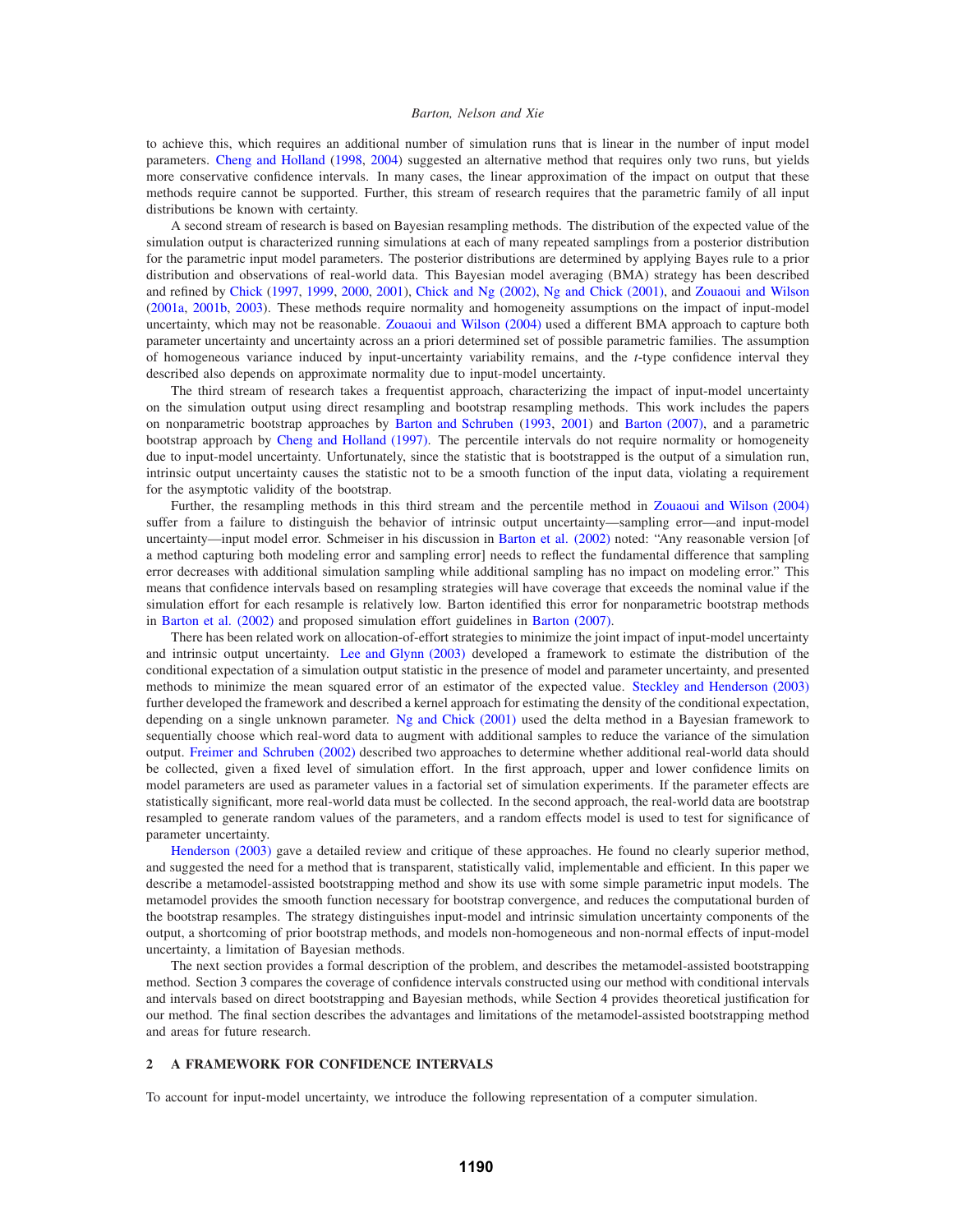A simulation is a function  $g : \omega \to Y$ , where  $\omega$  is an elementary outcome from a basic probability space  $(\Omega, P)$ ; to be concrete, one might think of the intrinsic uncertainty  $\omega$  as a realization of an infinite sequence of i.i.d. uniform  $(0,1)$  random numbers (although only a finite subset will be used in the simulation). The mapping *g* is also a functional of *p* input distributions, say  $\{F_1, \ldots, F_p\}$ . Thus,  $g(\omega) = g(\omega|F_1, \ldots, F_p)$ . We represent the simulation in this way to indicate that different choices are possible for the driving input processes, and we distinguish *p* distributions (that need not be univariate) because the typical simulation is driven by i.i.d. samples from one or more distinct distributions, and "input modeling" involves characterizing each of these distributions separately. For instance, in a queueing simulation  $F_1$  might be the distribution of the interarrival times of a stationary arrival process, while  $F_2$  could be the distribution of service times. Since the individual distributions need not be univariate, we will simplify the notation by using *F* to represent the joint distribution of all input random variables.

In addition, the simulation output often depends on other parameters describing the structure of the model or the experiment, such as the number of servers, the "feeds and speeds" of the equipment, or the simulation stopping time, but this dependence is omitted from the notation and not a part of our framework. We assume that the objective is to characterize system behavior conditional on a given set of these controllable parameters.

The output from a single realization (replication) of a simulation with input distribution *F* can be written as  $Y(F, \omega) = \beta_0(F) + \varepsilon(F, \omega)$  where  $\beta_0(F) = \int g(\omega|F) dP$  and  $\varepsilon(F, \omega) = g(\omega|F) - \beta_0(F)$ . From here on we drop the dependence of these random variables on  $\omega$  for notational convenience, giving the random functional

$$
Y(F) = \beta_0(F) + \varepsilon(F). \tag{1}
$$

When independent replications are obtained (from independent realizations  $\omega_i$  of  $\omega$ ) we append a subscript *j* to indicate the *j*th replication as in  $Y_i(F) = \beta_0(F) + \varepsilon_i(F)$ .

The objective of the simulation study is to characterize (estimate properties of) the distribution of  $Y(F<sup>c</sup>)$  where  $F<sup>c</sup>$  is the true (correct) cdf of the real-world stochastic phenomena included in the model. The existence of  $F<sup>c</sup>$  is, of course, a big assumption, but it is the basis of stochastic simulation and without it there is really no way to proceed.

Assuming the existence of *Fc*, we formulate the following output analysis problem of interest: obtain (random) bounds  $C_L(F^c)$  and  $C_U(F^c)$  such that

$$
\Pr\{\beta_0(F^c) \in [C_L(F^c), C_U(F^c)]\} \ge 1 - \alpha. \tag{2}
$$

Here the randomness in the bounds comes from the intrinsic randomness in the simulation output generated under  $F<sup>c</sup>$ , that is, through  $\varepsilon(F^c, \omega)$ . Our reason for not directly addressing the problem of estimating  $\beta_0(F^c)$  will become clear shortly.

For many simulation settings the output is itself an average of a large number of more basic outputs, so a version of the Central Limit Theorem implies that the distribution of  $\varepsilon(F,\omega)$  (and consequently  $Y(F)$ ) is approximately Gaussian, with mean and standard deviation that depend on *F*. Simulation outputs in this category include continuous-time-average statistics such as utilization, and discrete-time-average statistics such as average waiting time. If *F<sup>c</sup>* were known then the desired CI could be obtained from classical statistics using sampled outputs  $\{Y_j(F^c), j = 1, 2, ..., n\}$  from a set of *n* replicated simulation runs.

Of course, *F<sup>c</sup>* is typically unknown and must be estimated using finite samples. In general, the number of samples from each of the *p* input distributions might differ. However, to simplify notation, we will assume that we have *m* sample values from each input process, denoted collectively by  $\mathbf{X}_m = \{X_1, X_2, \ldots, X_m\}$ , that have been obtained from the real-world  $F^c$ . This gives the approximation  $\widehat{F}^c = F^m(\cdot | \mathbf{X}_m)$ , or more simply  $F^m$ , a (random) fitted distribution based on the random vector  $\mathbf{X}_m$ . Uniform convergence of empirical distributions in this setting means uniform convergence  $F^m \longrightarrow^{\infty} F^c$ , if  $F^m$  is an empirical distribution (possibly smoothed). If  $F^m$  is a parametric distribution fitted to  $\mathbf{X}_m$ , no such guarantee exists, except for the case when  $F^c$  is a member of the chosen parametric family.

Simulation output analysis is usually based on a particular realization of  $\mathbf{X}_m$ , say  $\mathbf{x}_m^0 = \{x_1^0, x_2^0, \dots, x_m^0\}$ , giving  $\widehat{F^c} = F_0^m(\cdot | \mathbf{x}_m^0)$ , or  $F_0^m$  for short. The realization  $\mathbf{x}_m^0$  is the actual real-world data used to fit  $\widehat{F^c}$ . We drop the explicit dependence on  $\mathbf{x}_m^0$  in the following and write the sample-based distribution as  $F_0^m$ . Abusing notation we will sometimes let  $F_0^m$  denote a fixed distribution based on a particular sample  $\mathbf{x}_m^0$ , but more often think of it as a random function of a random sample  $X_m^0$  from  $F^c$ . To describe our framework we will also consider repeated i.i.d. samples of size *m* of real-world data,  $\mathbf{X}_m^0, \mathbf{X}_m^1, \mathbf{X}_m^2, \ldots$ , and let  $F_i^m$  denote the fitted distribution obtained from the  $i^h$  sample.

The standard simulation output analysis constructs confidence intervals that are conditioned on  $F_0^m$ : obtain (random) bounds  $C_L(F_0^m)$  and  $C_U(F_0^m)$  such that

$$
\Pr\{\beta_0(F_0^m) \in [C_L(F_0^m), C_U(F_0^m)]\} \ge 1 - \alpha. \tag{3}
$$

The randomness in the conditional CI comes only from  $\omega$ ; the randomness in  $F_0^m(\cdot \mid \mathbf{X}_m^0)$  is ignored. Thus, the bounds are relative to the distribution  $F_0^m$  rather than  $F^c$ . As has been shown in many papers, this can lead to coverage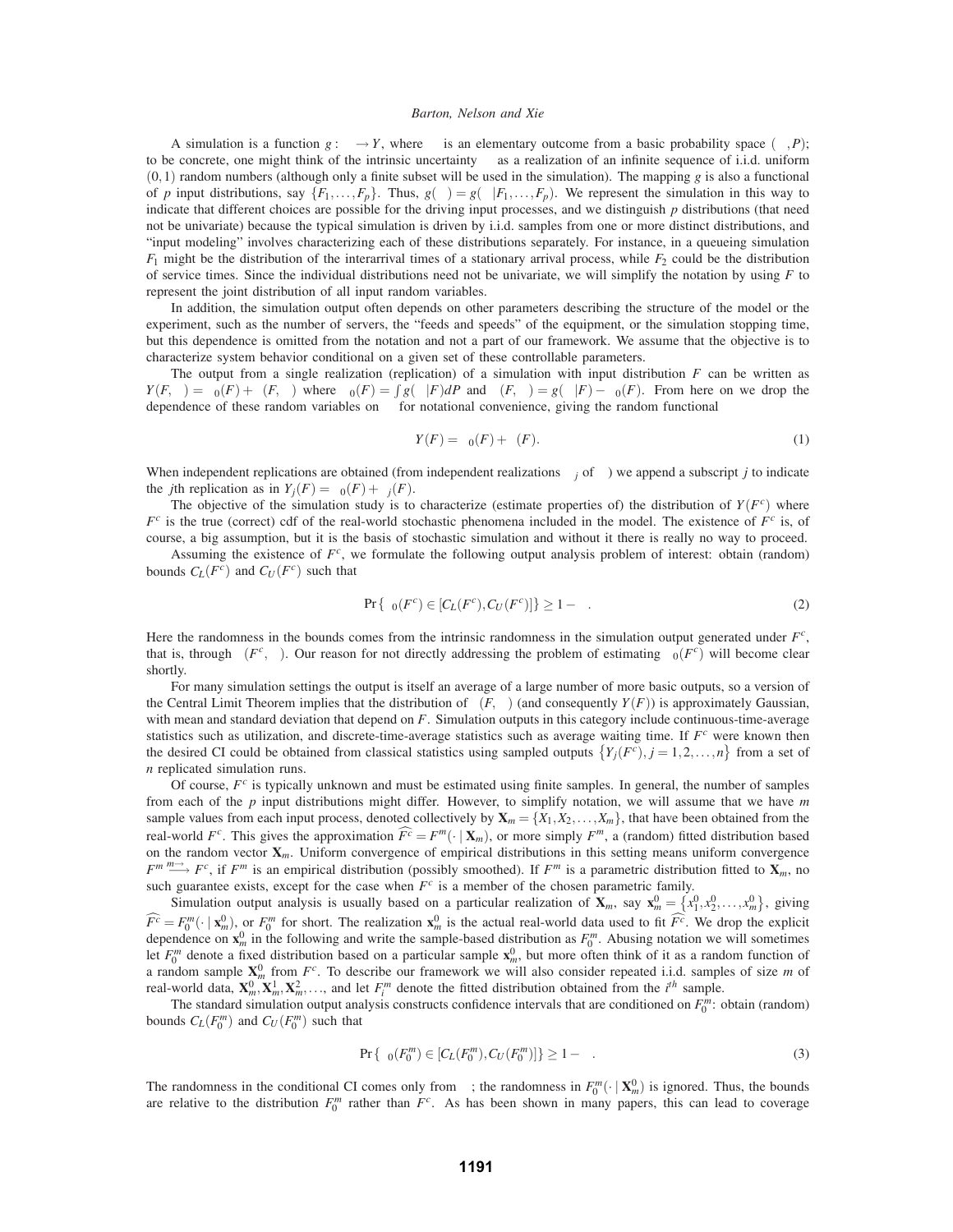probabilities for  $\beta_0(F^c)$  that are far from  $1-\alpha$ . Our goal is to obtain asymptotically correct confidence intervals for  $\beta_0(F^c)$  *under the assumptions that the real-world distribution*  $F^c$  *is stable and the model logic is correct.* 

Our focus on a CI for  $β_0(F^c)$  avoids the problem of correcting for the bias of  $β_0(F_0^m)$  as an estimator of  $β_0(F^c)$ , a problem that is very difficult to address; instead we bound the value of  $\beta_0(F^c)$  with high probability and let this interval account for the bias.

Consider the thought experiment in which additional real-world samples  $X^i_m$  are available, each resulting in a fitted distribution  $F_i^m$ . The distribution of the simulation output  $Y(F^m)$  therefore has two sources of randomness: the simulation output variability conditional on  $F^m$ , and the randomness from the sampling variability of  $X_m$  used in constructing *Fm*. Specifically,

$$
Y(F^{m}) = \beta_{0}(F^{m}) + \varepsilon(F^{m})
$$
  
=  $\beta_{0}(F^{c}) + [\beta_{0}(F^{m}) - \beta_{0}(F^{c})] + [Y(F^{m}) - \beta_{0}(F^{m})]$   
=  $\beta_{0}(F^{c}) + D + V.$  (4)

We now make two heroic assumptions that allow us to obtain the CI (2): (a) The functional  $\beta_0(\cdot)$  is known, and (b) the distribution of *D*, denoted  $F_D$ , is also known. Let  $C_U = \beta_0(F_0^m) - F_D^{-1}(\alpha/2)$  and  $C_L = \beta_0(F_0^m) - F_D^{-1}(1 - \alpha/2)$ . Then

$$
\Pr\{C_L \le \beta_0(F^c) \le C_U\} = \Pr\{F_D^{-1}(\alpha/2) \le \beta_0(F_0^m) - \beta_0(F^c) \le F_D^{-1}(1 - \alpha/2)\}
$$
  
= 1 - \alpha

since  $\beta_0(F_0^m) - \beta_0(F^c)$  has distribution  $F_D$ .

Neither  $\beta_0(\cdot)$  nor  $F_D$  will be known, but these "heroic" assumptions show us one path to obtain an asymptotically valid CI:

- Build a metamodel  $M(\cdot)$  for  $\beta_0(\cdot)$  that converges, say as the number of design points and number of simulation replications go to infinity, to  $\beta_0(\cdot)$ .
- Given the metamodel *M*, use bootstrap samples from  $F_0^m$ , say  $F_{0i}^m$ ,  $i = 1, 2, ..., B$ , to approximate the distribution *F<sub>D</sub>* by the empirical distribution of  $M(F_{0i}^m) - M(F_0^m)$ . If the metamodel is exact, then as  $B \to \infty$  and  $m \to \infty$ this empirical distribution becomes *FD*.

Metamodeling the mean simulation response as a function of the input distributions is key to our framework. By running a designed experiment in the *F* input distribution space, we leverage more information about the response surface  $\beta_0(\cdot)$ , and the impact of distribution choice on output performance, than we would have from a single simulation at  $F = F_0^m$ . This effectively eliminates the impact of *V*. And using a metamodel *M* also provides the continuity conditions that support the validity of bootstrapping. Of course, the challenge is designing the experiment in *F* space, and in the choice of metamodel. In our empirical study we tackle the easiest, but still non-trivial case in which the input models are members of a known parametric family.

### **3 ILLUSTRATION**

We present empirical results from two small examples to illustrate the potential of our framework. We compare our metamodel-assisted bootstrap CI to the standard conditional CI that ignores input uncertainty; to the direct and Bayesian bootstrap CIs of Barton and Schruben (2001); and to a Bayesian credible interval that is similar to Zouaoui and Wilson (2004).

### **3.1 Examples**

Both of the examples are Markovian queues. In this proof-of-concept illustration we assume that the correct parametric family of distributions (exponential) for the interarrival and service processes is known, but the true parameters (arrival rate  $\lambda_c$  and mean service time  $\tau_c$ ) must be estimated from real-world data. To focus on the input uncertainty problem and avoid complications due to initialization bias and autocorrelated output processes, each simulation replication generates a single observation from the steady-state queue-length distribution, which is known for these tractable examples. Let  $G(\cdot|\lambda,\tau)$  be the relevant queue-length distribution for generic  $\lambda,\tau$ .

- Specifically, we consider the following two examples:
- **M/M/**∞ **Queue:** The goal is to estimate the steady-state expected number of customers in an *M*/*M*/∞ queue. For generic arrival rate  $\lambda$  and mean service time  $\tau$  the expected number in queue is  $\beta_0(\lambda, \tau) = \lambda \tau$ , and the distribution *G* is Poisson.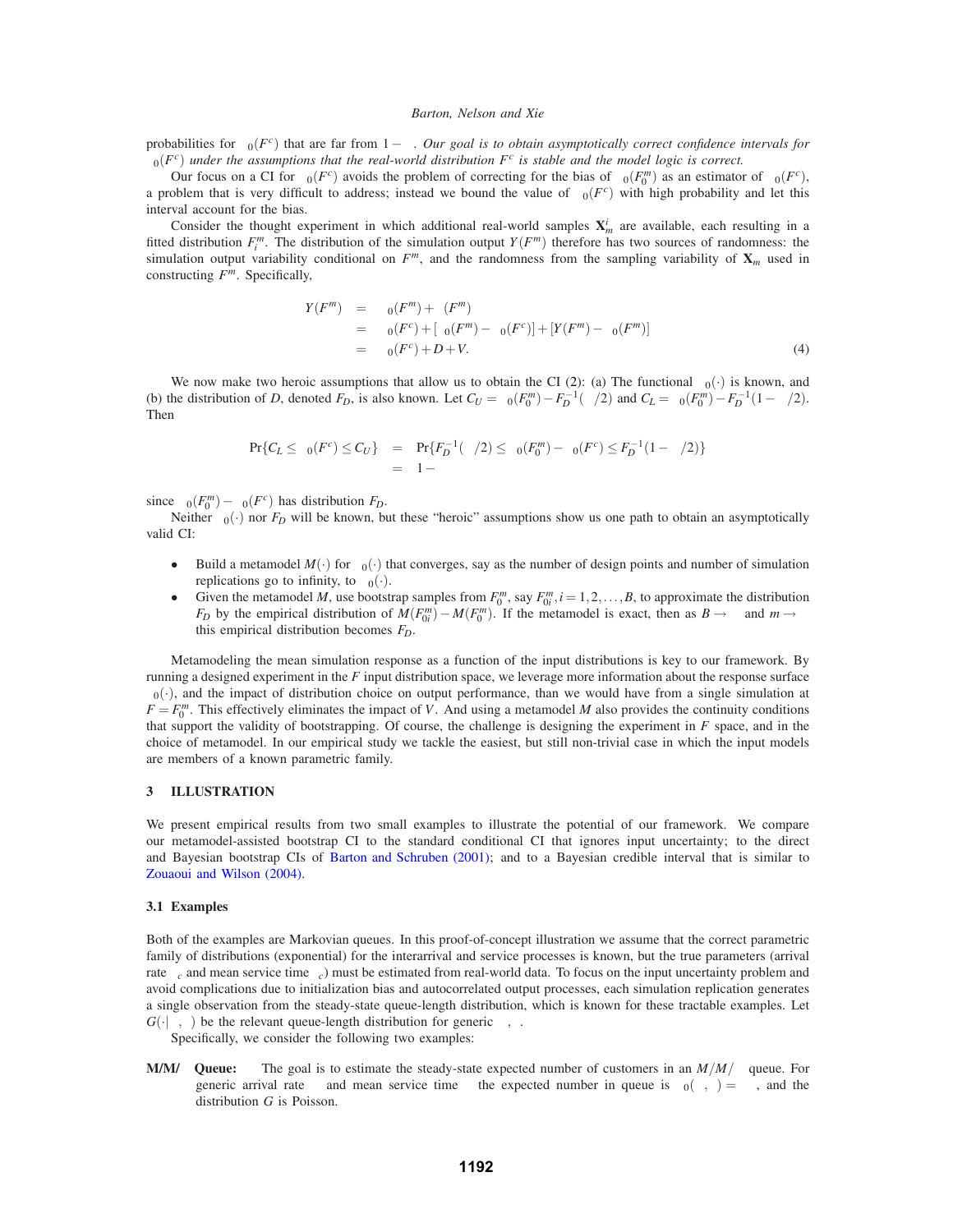**M/M/1/k Queue:** The goal is to estimate the steady-state expected number of customers in an *M*/*M*/1/*k* queue. For generic arrival rate  $\lambda$  and mean service time  $\tau$  the expected number in queue for  $\lambda \tau \neq 1$  is

$$
\beta_0(\lambda, \tau) = \frac{\lambda \tau}{1 - \lambda \tau} - \frac{(k+1)(\lambda \tau)^{k+1}}{1 - (\lambda \tau)^{k+1}} \tag{5}
$$

and the distribution *G* is a truncated geometric.

These two examples have distinctly different output distributions (Poisson and truncated geometric), and their expected values, as a function of the inputs parameters, range from simple linear  $(M/M/\sim)$  to complex nonlinear  $(M/M/1/k)$ . Notice that in both cases *G* exists for all non-negative  $\lambda$  and  $\tau$ .

### **3.2 Procedures**

All of the procedures start with a sample of real-world data. In our experiments  $\mathbf{S}_m^0 = \{S_1^0, S_2^0, \dots, S_m^0\}$  are i.i.d. exponential( $1/\tau_c$ ) representing observed service times, and  $\mathbf{A}_m^0 = \{A_1^0, A_2^0, \dots, A_m^0\}$  are i.i.d. exponential( $\lambda_c$ ) representing observed interarrival times. Thus, the "real-world" data are  $\mathbf{X}_m^0 = \{\mathbf{A}_m^$ these data to form a  $(1-\alpha)100\%$  CI for  $\beta_0(\lambda_c,\mu_c)$ .

The conditional CI is what we obtain using sound statistical analysis, but ignoring input uncertainty.

## Conditional CI

- 1. Set  $\hat{\tau}_0 = \bar{S}^0$  and  $\hat{\lambda}_0 = 1/\bar{A}^0$ , the sample mean and one over the sample mean of  $S_m^0$  and  $A_m^0$ , respectively.
- 
- 2. Simulate  $n_c$  replications  $Y_1, Y_2, ..., Y_{n_c}$  that are i.i.d.  $G(\cdot | \lambda_0, \hat{\tau}_0)$ .<br>3. Report the CI  $[\bar{Y} z_{1-\alpha/2}S_Y/\sqrt{n_c}, \bar{Y} + z_{1-\alpha/2}S_Y/\sqrt{n_c}]$ , where  $\bar{Y}$  and  $S_Y^2$  and the sample mean and variance, respectively, and  $z<sub>\gamma</sub>$  is the  $\gamma$  quantile of the standard normal distribution.

The direct and Bayesian bootstrap CIs, and the Bayesian credible interval, are obtained using a common structure that differs only in the resampling step. Therefore, we present all three of them in the following procedure. When we say "Generate bootstrap samples  $S_m^j \sim S_m^0$ " we mean generate a random sample of size *m* by sampling with replacement from the real-world data  $S_m^0$ .

Direct Bootstrap/Bayesian Bootstrap/Bayesian CI

1. For  $j = 1$  to *B* 

**If direct bootstrap then:** Generate bootstrap samples  $S_m^j \sim S_m^0$  and  $A_m^j \sim A_m^0$  and set  $\hat{\tau}_j = \bar{S}^j$  and  $\hat{\lambda}_j = 1/\bar{A}^j$ . **If Bayesian bootstrap then:** Generate  $E_1^S, E_2^S, \dots, E_m^S \sim$  i.i.d. exponential(1), and let  $W_i^S = E_i^S / \sum_{\ell=1}^m E_{\ell}^S$ .<br>Similarly, generate  $E_1^A, E_2^A, \dots, E_m^A \sim$  i.i.d. exponential(1), and let  $W_i^A = E_i^A / \sum_{\ell=1}^m$ 

Set  $\hat{\tau}_j = \sum_{\ell=1}^m W_\ell^S S_\ell^0$  and  $1/\hat{\lambda}_j = \sum_{\ell=1}^m W_\ell^A A_\ell^0$ .

Comment: Rather than resampling, the Bayesian bootstrap reweights the data using uniform spacings.

**If Bayesian then:**  $\widehat{\tau}_j \sim \text{gamma}(m, \sum_{\ell=1}^m S_\ell^0)$  and  $\widehat{\lambda}_j \sim \text{gamma}(m, \sum_{\ell=1}^m A_\ell^0)$ .

Comment: We sample from the posterior distributions of  $1/\tau_c$  and  $\lambda_c$  obtained using the non-informative prior for the exponentially distributed real-world data; see Chick (2001).

- **Always:** Simulate  $n_b$  replications  $Y_1, Y_2, \ldots, Y_{n_b}$  that are i.i.d.  $G(\cdot | \hat{\lambda}_j, \hat{\tau}_j)$  and compute  $\bar{Y}_j$ , the sample average. Next *j*
- 2. Report the CI  $\left[ \bar{Y}_{\left(\left\lceil B\alpha/2\right\rceil\right)}, \bar{Y}_{\left(\left\lceil B(1-\alpha/2)\right\rceil\right)} \right]$ , where  $\bar{Y}_{(j)}$  denotes the *j*th smallest value (order statistic).

Comment: In the actual implementation we use interpolation between order statistics to improve the estimates of the  $\alpha/2$  and  $1-\alpha/2$  quantiles.

Finally, we present our procedure for metamodel-assisted bootstrapping. Later we describe the specific metamodel type, experiment design and fitting method that we used in these experiments.

Metamodel-Assisted Bootstrap CI

- 1. Select experiment design  $\{(\lambda_i, \tau_i), i = 1, 2, ..., d\}.$
- 2. For  $i = 1, 2, ..., d$ , do the following: generate  $Y_j(\lambda_i, \tau_i) \sim$  i.i.d.  $G(\cdot | \lambda_i, \tau_i)$  for  $j = 1, 2, ..., n_m$ , and average them to get  $\bar{Y}(\lambda_i, \tau_i)$ .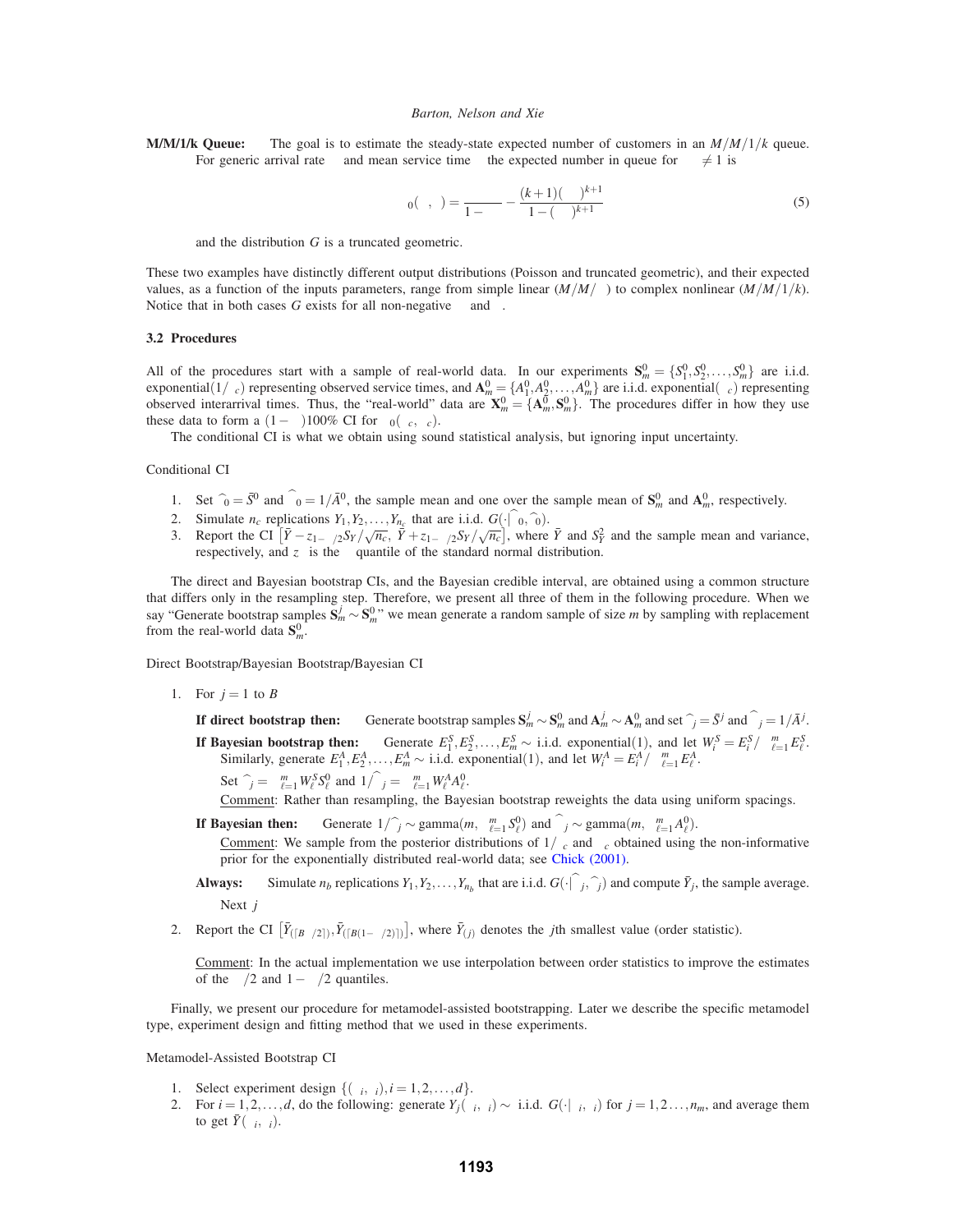- 3. Fit a metamodel  $M(\lambda, \tau)$  for  $\beta_0(\lambda, \tau)$  using  $\{\bar{Y}(\lambda_i, \tau_i), \lambda_i, \tau_i, i = 1, 2, \ldots, d\}$ .
- 4. For  $j = 1$  to *B*
- (a) Generate bootstrap samples  $S_m^j \sim S_m^0$  and  $A_m^j \sim A_m^0$  and set  $\hat{\tau}_j = \bar{S}^j$  and  $\hat{\lambda}_j = 1/\bar{A}^j$ .
- (b) Set  $\beta_j = M(\lambda_j, \hat{\tau}_j)$ .

Next *j*

5. Report CI  $\left[\widehat{\beta}_{\left(\left[B\alpha/2\right]\right)}, \widehat{\beta}_{\left(\left[B(1-\alpha/2)\right]\right)}\right]$ .

Notice that metamodel-assisted bootstrapping lets *M* stand in for the simulation estimate of  $\beta_0(\lambda, \tau)$  used by the other bootstrapping and Bayesian methods.

# **3.3 Stochastic Kriging**

We use stochastic kriging from Ankenman, Nelson, and Staum (2010) to produce the metamodel *M*. Stochastic kriging is an extension of kriging for deterministic computer experiments to stochastic simulation. In our context, stochastic kriging treats the unknown response  $\beta_0(\lambda, \tau)$  as a realization of a Gaussian random field that exhibits spatial correlation, meaning that the values  $\beta_0(\lambda, \tau)$  and  $\beta_0(\lambda', \tau')$  will tend to be similar when  $(\lambda, \tau)$  and  $(\lambda', \tau')$  are "close" in some spatial sense. In our experiments we used the well-known Gaussian correlation function  $\exp{\{-\theta_1(\lambda - \lambda')^2 - \theta_2(\tau - \tau')^2\}}$ where  $\theta_1$  and  $\theta_2$  are estimated as part of the fitting process. See Ankenman, Nelson, and Staum (2010) for complete details.

Stochastic kriging is particularly well suited to metamodel-assisted bootstrapping because it does not make strong assumptions about the form of the response surface, but rather predicts the surface as a weighted average of observed data that gives more weight to observations that are closer to the prediction point. When we use parametric input models, we typically expect that input models with nearly the same parameters will produce similar simulation results.

## **3.4 Testing Protocol**

We evaluate the procedures by estimating the coverages of their CIs. This is not entirely fair to the Bayesian procedure which actually produces a credible interval that is intended to provide a posterior assessment of the user's remaining uncertainty about  $\beta_0$  rather than cover the true value with a given confidence. Nevertheless, the coverage provides a common measure of performance.

We also want to compare the procedures given approximately equal computational effort. We take the position that in practical simulations the computational effort to produce simulation output is significantly larger than that required to generate bootstrap or posterior samples (at least when conjugate or non-informative priors are used for the input parameters) or to fit or evaluate a metamodel. Therefore, in our experiments we set  $n_c = Bn_b = dn_m$ , so that all five methods generate the same number of simulation replications. This means that whatever number of replications we would spend on the standard simulation experiment that ignores input uncertainty, we spread evenly among the *B* bootstrap or posterior resamples for the direct and Bayesian bootstrap, and the Bayesian method; and spread them evenly among the *d* design points for our metamodel-assisted bootstrap. This slightly favors our method because we require fitting a metamodel, generating bootstrap samples, and evaluating the metamodel for each bootstrap sample, which does take some time. The direct and Bayesian bootstrap, and the Bayesian method, also require resampling.

To estimate coverage we make macroreplications. On each macroreplication, we generate an independent sample of real-world data  $\mathbf{S}_m^0 = \{S_1^0, S_2^0, \dots, S_m^0\}$  and  $\mathbf{A}_m^0 = \{A_1^0, A_2^0, \dots, A_m^0\}$ , and apply all five procedures to the same sample. Since  $\beta_0$  is known in our examples, we estimate coverage by the fraction of macroreplications on which each procedure's CI contained it.

Specifically, we consider the M/M/ $\infty$  queue with  $\lambda_c = 1, \tau_c = 5$ , implying  $\beta_0(\lambda_c, \tau_c) = 5$ , and the M/M/1/*k* queue with  $\lambda_c = 0.25$ ,  $\tau_c = 5$ ,  $k = 20$ , implying  $\beta_0(\lambda_c, \tau_c) = 16.195$ . We make 1000 macroreplications, each producing a 95% CI. Thus, a confidence interval on the coverage estimates is approximately  $\pm 0.014$ . The factors we vary include the total replication budget for each procedure, *nc*, and the number of resamples *B*.

### **3.5 Results**

Tables 1 and 2 summarize the results. Not surprisingly, the conditional confidence interval provides extremely poor coverage when there are only  $m = 100$  observations of interarrival and services times from which to estimate the arrival rate and mean service time. Metamodel-assisted bootstrapping attains the nominal coverage in all cases considered. The direct and Bayesian bootstrap, and the Bayesian method, tend to be quite conservative when there are few simulation replications per bootstrap or posterior resample (each resample receives  $n_c/B$  replications per resample). Metamodelassisted bootstrap invests  $n_c/d$  replications per design point, and for these examples fewer design points are needed to develop well-fitting metamodels than bootstrap/posterior resamples ( $d = 20$  design points vs.  $B = 100,1000$  resamples).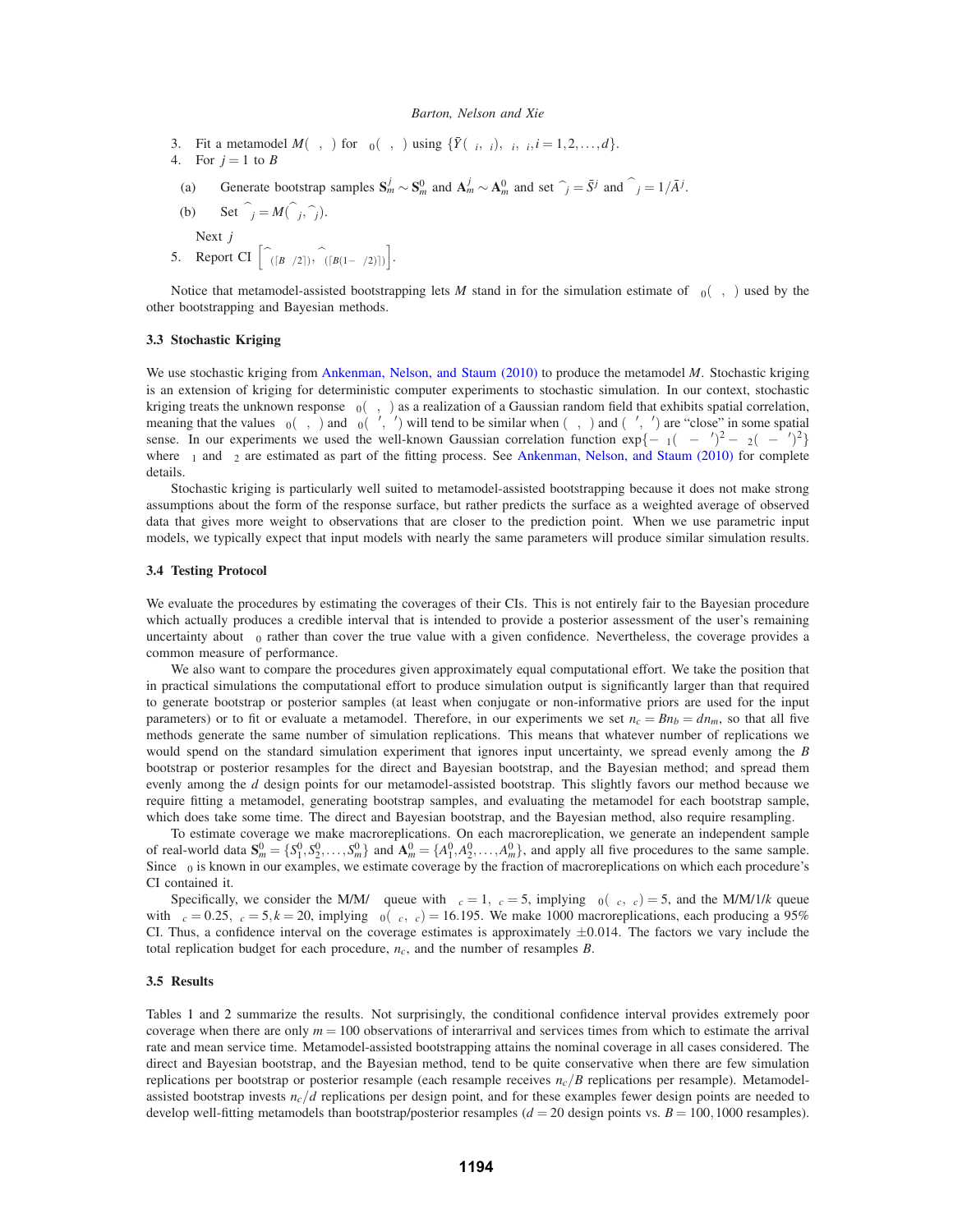Table 1: Coverage results for the  $M/M/\infty$  experiment based on 1000 macroreplications.

|             |    |      |     |            | <b>Estimated Coverage</b> |             |            |          |          |      |  |
|-------------|----|------|-----|------------|---------------------------|-------------|------------|----------|----------|------|--|
| $n_{\rm c}$ |    |      | m   | $1-\alpha$ | Conditional               | Direct Boot | Bayes Boot | Bayesian | M-A Boot | R    |  |
| 4000        | 20 | 100  | 100 | 0.95       | 0.080                     | 0.972       | 0.952      | 0.957    | 0.944    | 0.12 |  |
| 4000        | 20 | 1000 | 100 | 0.95       | 0.084                     | 0.998       | 0.998      | 0.998    | 0.949    | 0.40 |  |
| 2000        | 20 | 100  | 100 | 0.95       | 0.119                     | 0.976       | 0.976      | 0.978    | 0.943    | 0.18 |  |
| 2000        | 20 | 000  | 100 | 0.95       | 0.120                     | 1.000       | .000       | 1.000    | 0.956    | 0.57 |  |

Table 2: Coverage results for the *M*/*M*/1/*k* experiment based on 1000 macroreplications.

|         |    |      |     |            | <b>Estimated Coverage</b> |             |            |          |          |  |
|---------|----|------|-----|------------|---------------------------|-------------|------------|----------|----------|--|
| $n_{c}$ |    | В    | m   | $1-\alpha$ | Conditional               | Direct Boot | Bayes Boot | Bavesian | M-A Boot |  |
| 4000    | 20 | 100  | 100 | 0.95       | 0.045                     | 0.963       | 0.943      | 0.939    | 0.946    |  |
| 4000    | 20 | 1000 | 100 | 0.95       | 0.056                     | 0.987       | 0.986      | 0.990    | 0.954    |  |
| 2000    | 20 | 100  | 100 | 0.95       | 0.069                     | 0.960       | 0.945      | 0.905    | 0.952    |  |
| 2000    | 20 | 1000 | 100 | 0.95       | 0.062                     | 1.000       | 0.999      | 1.000    | 0.947    |  |

In a limited number of experiments with only *m* = 50 real-world samples (not reported here), metamodel-assisted bootstrapping still achieved the nominal coverage.

The over coverage of the bootstrapping approaches was described and explained in Barton et al. (2002) and Barton (2007): formal validity of the bootstrap depends on the statistic of interest being a well-behaved (and in particular, deterministic) function of the data. However, in stochastic simulation—without the metamodel assist— $\beta_0$  is estimated with noise on each bootstrap resample. This additional variability is reflected in the bootstrap distribution, and if too large causes significant over coverage. In our results, when we use  $B = 1000$  bootstrap samples, there are only a small number of simulation replications per sample, making them noisy estimates of  $\beta_0$ .

Barton (2007) proposed looking at a measure of stochastic noise relative to confidence-interval width as an indicator of when direct bootstrap confidence intervals will be overly conservative. In particular, he showed empirically in an example like our  $M/M/1/k$  queue that if this ratio is greater than about 0.15 then over coverage occurs. For the *M*/*M*/∞ queue, using the direct bootstrap and Bayesian methods, we can approximate this measure in closed form.

For the direct bootstrap and Bayesian methods, let  $\bar{Y} = B^{-1} \sum_{j=1}^{B} \bar{Y}_j$ , the overall average of the bootstrap and posterior sample estimators, respectively. Then we can show that

$$
\text{Var}(\bar{Y}) \approx \frac{\lambda_c \tau_c}{B n_b} + \frac{2}{m} \left( \frac{B+1}{B} \right) (\lambda_c \tau_c)^2.
$$

This expression shows the impact of simulation replications per bootstrap or posterior resample, *nb*, number of resamples *B*, and quantity of real-world data *m*. Recall that in our examples  $Bn_b = n_c$ . If we approximate the width of the 95% confidence intervals by  $2 \times 1.96\sqrt{\text{Var}(\bar{Y})}$ , then Barton's measure is

$$
R = \frac{\sqrt{\lambda_c \tau_c / n_b}}{2 \times 1.96 \sqrt{\text{Var}(\bar{Y})}}.
$$
\n(6)

The last column of Table 1 displays the *R* ratios for the  $M/M/\infty$  example. Notice the substantial over coverage of the direct and Bayesian bootstrap, and the Bayesian method, when  $R = 0.40$  and 0.57, and slight over coverage when  $R = 0.18$ . This provides further evidence that Barton's ratio is a useful indicator. We do not expect metamodel-assisted bootstrapping to need such a check, and that expectation is supported by our simple test cases.

# **4 WHY METAMODEL-ASSISTED BOOTSTRAPPING WORKS**

In this section we provide some support for the metamodel-assisted bootstrapping approach, focusing on the examples in this paper and indicating what needs to be done to establish its validity more generally.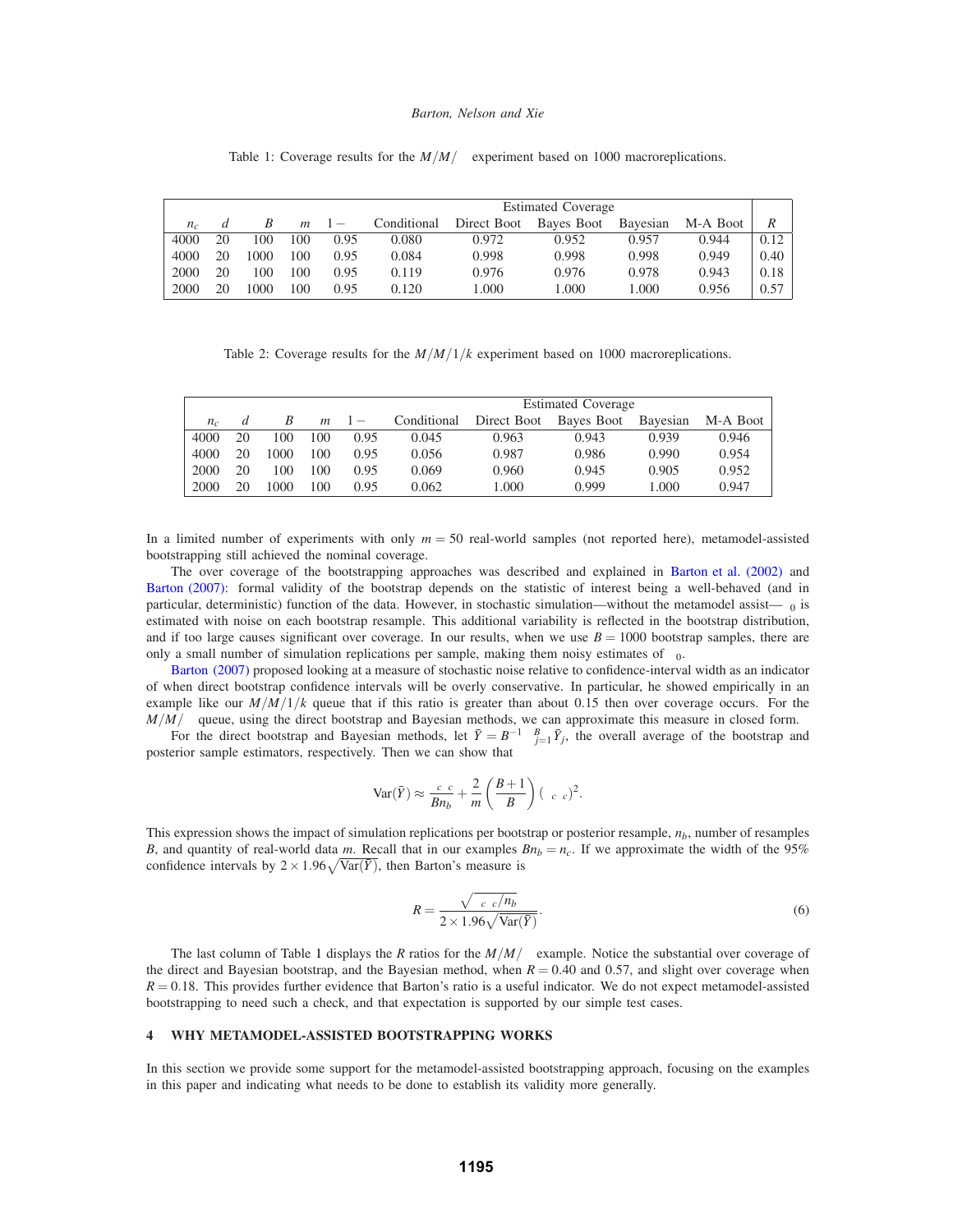Suppose that, in our two examples, the metamodel *M* is exact, which means that  $M(\lambda, \tau) = \beta_0(\lambda, \tau)$ . Then we will prove that

$$
\lim_{m,B\to\infty}\Pr\Big\{\beta_0(\lambda_c,\tau_c)\in\Big[\widehat{\beta}_{(\lceil B\alpha/2\rceil)},\widehat{\beta}_{(\lceil B(1-\alpha/2)\rceil)}\Big]\Big\}=1-\alpha.
$$

In other words, the confidence interval is asymptotically consistent.

In both examples we assume that  $0 < \lambda_c$ ,  $\tau_c < \infty$ , and for the  $M/M/1/k$  example we also assume that  $\lambda_c \tau_c \neq 1$ . We drop the explicit dependence on  $B \rightarrow \infty$  from here on since resampling it is just a tool to evaluate the bootstrap distribution and is not fundamental to the following argument.

- 1. First redefine the mean response to be a function of  $\eta = 1/\lambda$  rather than  $\lambda$ ; that is, the mean steady-state queue length is  $\beta_0(\eta, \tau)$ . Notice that  $\beta_0$  is continuously differentiable and has non-zero gradient in a neighborhood of  $(\eta_c, \tau_c)$  for both the  $M/M/\sim$  and  $M/M/1/k$  queues.
- 2. As a consequence of Step 1, the distribution of  $\sqrt{m} \left[ \beta_0(\bar{A}^j, \bar{S}^j) \beta_0(\bar{A}^0, \bar{S}^0) \right]$  is strongly consistent for the distribution of  $\sqrt{m} \left[ \beta_0(\bar{A}^0, \bar{S}^0) - \beta_0(\eta_c, \tau_c) \right]$  as  $m \to \infty$  by Theorem 3.1 of Shao and Tu (1995).
- 3. As a further consequence of Step 1,  $\sqrt{m}$   $\left[\beta_0(\bar{A}^0, \bar{S}^0) \beta_0(\eta_c, \tau_c)\right]$  is asymptotically normal with mean 0 as  $m \rightarrow \infty$  using standard delta-method arguments.
- 4. Steps 2 and 3 establish that the percentile interval  $\left[\hat{\beta}_{\left(\frac{B\alpha}{2}\right)}, \hat{\beta}_{\left(\frac{B(1-\alpha/2)}{2}\right)}\right]$  satisfies the conditions of Theorem 4.1 of Shao and Tu (1995), and is therefore asymptotically consistent as  $m \rightarrow \infty$ .

This proves that the metamodel-assisted bootstrap does exactly as one would hope as more and more real-world data are obtained. A key to this proof is assuming that the metamodel *M* is exact. Clearly a complete proof also needs to establish convergence of *M* to  $\beta_0$  as more and more simulation effort is expended on building the metamodel. If *M* were of the correct parametric form, but with unknown parameters, then the availability of consistent parameter estimators would be sufficient. For the  $M/M/\infty$  example this would mean knowing that  $\beta_0(\lambda, \tau) = \beta \lambda \tau$ , but not knowing the value of β. Nevertheless, we prefer interpolation approaches like stochastic kriging because we believe that practical situations in which the true parametric form of the model is known are rare. However, this belief makes the asymptotic analysis more difficult.

# **5 CONCLUSIONS**

We have presented a method to capture "input uncertainty" that appears to be more robust than previous proposals. The expected over coverage by the bootstrapping and Bayesian approaches was supported by our two test cases, and the severity of the over coverage was related to Barton's *R* for the  $M/M/\infty$  example.

At the core of our approach is a metamodel that links the expected value of the simulation response to the input distributions that drive the simulation model; we proved that this approach is asymptotically valid under the assumption that the metamodel is correct:  $M = \beta_0$ . It is important to note that having an exact metamodel is a stronger condition than what is really needed for practical usefulness. The validity of the CI depends on approximating the distribution of  $\beta_0(F^m) - \beta_0(F^c)$  by the bootstrap distribution of  $M(F_{0i}^m) - M(F_0^m)$ . This distribution will be a good approximation if *M* is such that the distribution of the deviation of  $M(F_0^m)$  from  $M(F_0^m)$  is similar to the distribution of the deviation of  $\beta_0(F^m)$  from  $\beta_0(F^c)$ . This is more likely to be approximately true than that  $M = \beta_0$ , and seems achievable with sound experimental design for metamodel estimation.

Our proof also made use of the well-developed theory of bootstrapping for estimators that are functions of sample means. This approach is easily extended to metamodels that are functions of sample moments beyond just the first, but that still implies assuming that the correct parametric input-model families are known. Zouaoui and Wilson (2004) accounted for lack of knowledge of the correct model family by using Bayesian model averaging that employs a collection of plausible input-model families that are weighted by their posterior likelihood of being correct. An approach that is more consistent with our framework is to formulate metamodels that are functionals of the entire input distribution, and drive the simulation with the empirical cdfs rather than any fitted parametric input distributions.

A challenge for the metamodel-assisted bootstrap method will be efficient fitting of metamodels when the number of distributions or distribution parameters grows. As this number grows, the number of design points needed in the experiment can be expected to grow in a nonlinear fashion. Many distributions will be needed for complex simulation models. This is a topic of current research.

## **ACKNOWLEDGMENTS**

This paper is based upon work supported by the National Science Foundation under Grant No. CMMI-0900354.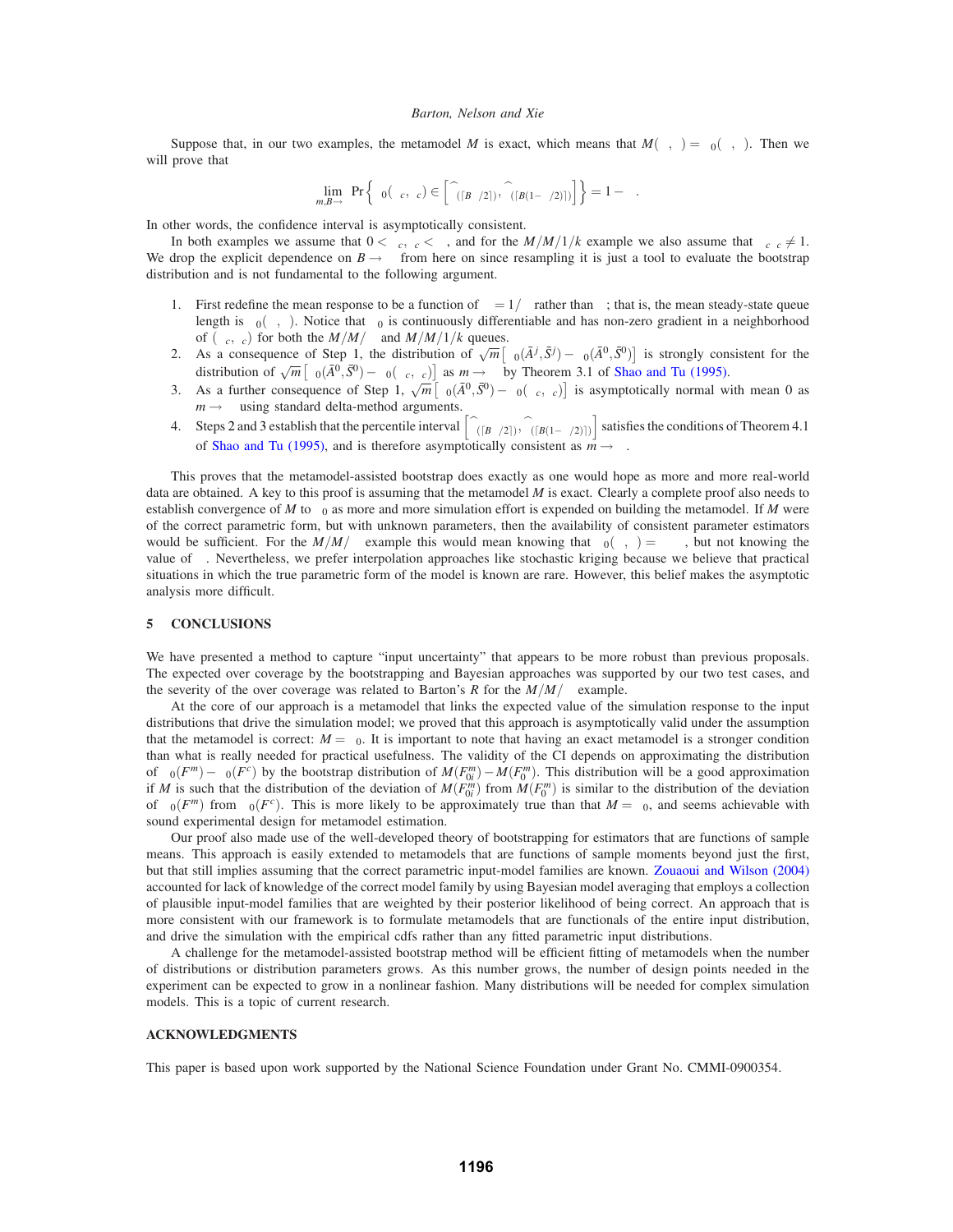## **REFERENCES**

- Ankenman, B., B. L. Nelson, and J. Staum. 2010. Stochastic kriging for simulation metamodeling. *Operations Research* 58 (2): 371–382.
- Barton, R. R. 2007. Presenting a more complete characterization of uncertainty: Can it be done? In *Proceedings of the 2007 INFORMS Simulation Society Research Workshop*. Fontainebleau: INFORMS Simulation Society.
- Barton, R. R., R. C. H. Cheng, S. E. Chick, S. G. Henderson, A. M. Law, L. M. Leemis, B. W. Schmeiser, L. W. Schruben, and J. R. Wilson. 2002. Panel on current issues in simulation input modeling. In *Proceedings of the 2002 Winter Simulation Conference*, ed. E. Yücesan, C. Chen, J. L. Snowdon, and J. M. Charnes, 353–369: Piscataway, N.J.: Institute of Electronic and Electrical Engineers.
- Barton, R. R., and L. W. Schruben. 1993. Uniform and bootstrap resampling of input distributions. In *Proceedings of the 1993 Winter Simulation Conference*, ed. G. W. Evans, M. Mollaghasemi, W. E. Biles, and E. C. Russell, 503–508: Piscataway, N.J.: Institute of Electrical and Electronics Engineers.
- Barton, R. R., and L. W. Schruben. 2001. Resampling methods for input modeling. In *Proceedings of the 2001 Winter Simulation Conference*, ed. B. A. Peters, J. S. Smith, D. J. Medeiros, and M. W. Rohrer, 372–378: Piscataway, N.J.: Institute of Electronic and Electrical Engineers.
- Cheng, R. C. H. 1994. Selecting input models. In *Proceedings of the 1994 Winter Simulation Conference*, ed. J. D. Tew, S. Manivannan, D. A. Sadowski, and A. F. Seila, 184–191: Piscataway, N.J.: Institute of Electronic and Electrical Engineers.
- Cheng, R. C. H., and W. Holland. 1997. Sensitivity of computer simulation experiments to errors in input data. *Journal of Statistical Computation and Simulation* 57:219–241.
- Cheng, R. C. H., and W. Holland. 1998. Two-point methods for assessing variability in simulation output. *Journal of Statistical Computation and Simulation* 60:183–205.
- Cheng, R. C. H., and W. Holland. 2004. Calculation of confidence intervals for simulation output. *ACM Transactions on Modeling and Computer Simulation* 14 (4): 344–362.
- Chick, S. E. 1997. Bayesian analysis for simulation input and output. In *Proceedings of the 1997 Winter Simulation Conference*, ed. S. Andradottir, K. J. Healy, D. H. Withers, and B. L. Nelson, 253–260: Piscataway, N.J.: Institute of Electronic and Electrical Engineers.
- Chick, S. E. 1999. Steps to implement Bayesian input distribution selection. In *Proceedings of the 1999 Winter Simulation Conference*, ed. P. A. Farrington, H. B. Nembhard, D. T. Sturrock, and G. W. Evans, 317–324: Piscataway, N.J.: Institute of Electronic and Electrical Engineers.
- Chick, S. E. 2000. Bayesian methods for simulation. In *Proceedings of the 2000 Winter Simulation Conference*, ed. J. A. Joines, R. R. Barton, K. Kang, and P. A. Fishwick, 109–118: Piscataway, N.J.: Institute of Electronic and Electrical Engineers.
- Chick, S. E. 2001. Input distribution selection for simulation experiments: Accounting for input uncertainty. *Operations Research* 49 (5): 744–758.
- Chick, S. E., and S. H. Ng. 2002. Joint criterion for factor identification and parameter estimation. In *Proceedings of the 2002 Winter Simulation Conference*, ed. E. Yücesan, C. Chen, J. L. Snowdon, and J. M. Charnes, 400–406: Piscataway, N.J.: Institute of Electrical and Electronics Engineers.
- Freimer, M., and L. W. Schruben. 2002. Collecting data and estimating parameters for input distributions. In *Proceedings of the 2002 Winter Simulation Conference*, ed. E. Yücesan, C. Chen, J. L. Snowdon, and J. M. Charnes, 392–399: Piscataway, N.J.: Institute of Electrical and Electronics Engineers.
- Henderson, S. 2003. Input model uncertainty: Why do we care and what should we do about it? In *Proceedings of the 2003 Winter Simulation Conference*, ed. S. E. Chick, P. J. Sanchez, D. Ferrin, and D. J. Morrice, 90–100: Piscataway, N.J.: Institute of Electronic and Electrical Engineers.
- Kleijnen, J. P. C. 1987. *Statistical tools for simulation practitioners*. Marcel Dekker Inc.
- Kleijnen, J. P. C. 1994. Sensitivity analysis versus uncertainty analysis: When to use what? In *Predictability and Nonlinear Modelling in Natural Sciences and Economics*, ed. ed. J. Grasman and G. van Straten, 322–333. Dordrecht: Kluwer.
- Law, A. M., and W. Kelton. 2000. *Simulation modelling and analysis*. 3rd ed. New York: McGraw Hill.
- Lee, S., and P. W. Glynn. 2003. Computing the distribution function of a conditional expectation via Monte Carlo: Discrete conditioning spaces. *ACM Transactions on Modeling and Computer Simulation* 13 (3): 238–258.
- Ng, S. H., and S. E. Chick. 2001. Reducing input parameter uncertainty for simulations. In *Proceedings of the 2001 Winter Simulation Conference*, ed. B. A. Peters, J. S. Smith, D. J. Medeiros, and M. W. Rohrer, 364–371: Piscataway, N.J.: Institute of Electrical and Electronics Engineers.
- Shao, J., and D. Tu. 1995. *The jackknife and bootstrap*. New York: Springer.
- Steckley, S., and S. Henderson. 2003. A kernel approach to estimating the density of a conditional expectation. In *Proceedings of the 2003 Winter Simulation Conference*, ed. S. E. Chick, P. J. Sanchez, D. Ferrin, and D. J. Morrice, 383–391: Piscataway, N.J.: Institute of Electrical and Electronics Engineers, Inc.